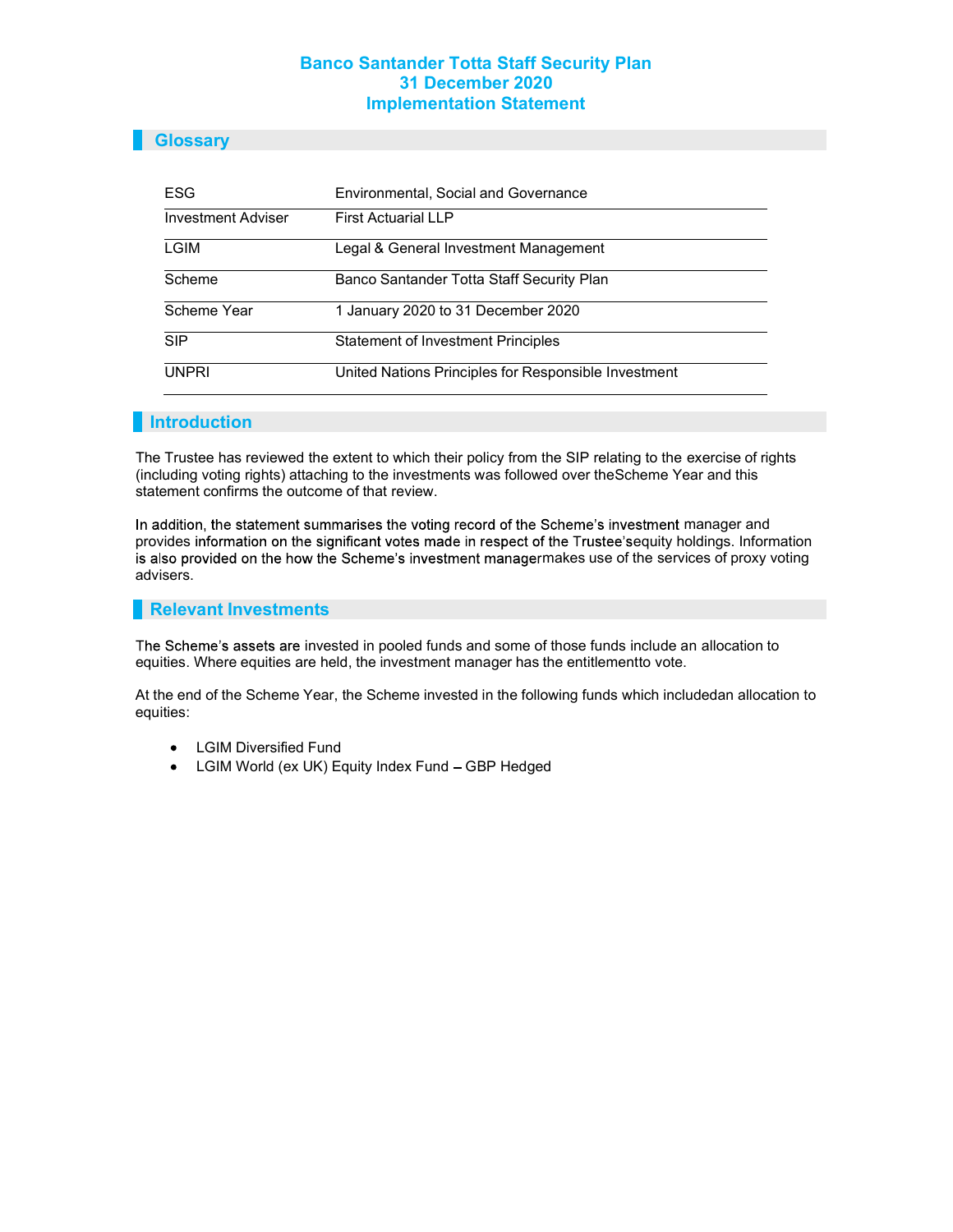# **The Trustee's Policy Relating to the Exercise of Rights**

### Summary of the Policy

The Trustee's policy in relation to the exercise of the rights (including voting rights) attaching to the investments is set out in the SIP. The SIP was updated by addendum during the Scheme Year to comply with new legislation which required additional information to be stated about the nature of the arrangements in place with investment managers. Part of the new wording provided a more detailed explanation of the Trustee's policy relating to the exercise of rights.

A summary of the Trustee's policy is as follows:

- The Trustee believes that good stewardship can help create, and preserve, value for  $\bullet$ companies and markets as a whole and the Trustee wishes to encourage best practice in terms of stewardship.
- The Trustee invests in pooled investment vehicles and therefore accept that ongoing  $\bullet$ engagement with the underlying companies (including the exercise of voting rights) will be determined by the investment managers' own policies on such matters.
- When selecting a pooled fund, the Trustee considers, amongst other things, the investment  $\bullet$ manager's policy in relation to the exercise of the rights (including voting rights) attaching to the investments held within the pooled fund.
- $\bullet$ When considering the ongoing suitability of an investment manager, the Trustee (in conjunction with their investment adviser) will take account of any particular characteristics of that manager's engagement policy that are deemed to be financially material.
- $\bullet$ The Trustee will normally select investment managers who are signatories to the UNPRI.
- If it is identified that a fund's investment manager is not engaging with companies, the Trustee may look to replace that fund. However, in the first instance, the Trustee would normally expect their investment adviser to raise the Trustee's concerns with the investment manager.

## Has the Policy Been Followed During the Scheme Year?

The Trustee's opinion is that their policy relating to the exercise of rights (including voting rights) attaching to the investments has been followed during the Scheme Year. In reaching this conclusion, the following points were taken into consideration:

- $\bullet$ There has been no change to the Trustee's belief regarding the importance of good stewardship.
- The Scheme's invested assets remained invested in pooled funds over the period.  $\bullet$
- The Trustee did not select any new funds during the period.  $\bullet$
- Whilst the Trustee did not consider the voting records of the investment managers during the  $\bullet$ Scheme Year, that analysis has now been undertaken. As part of the work required to prepare this Implementation Statement, the Trustee, in conjunction with their investment adviser, has considered the voting record of the investment managers over the Scheme Year.
- $\bullet$ A summary of the key findings from that analysis is provided below.
- All investment managers used by the Scheme are UNPRI signatories.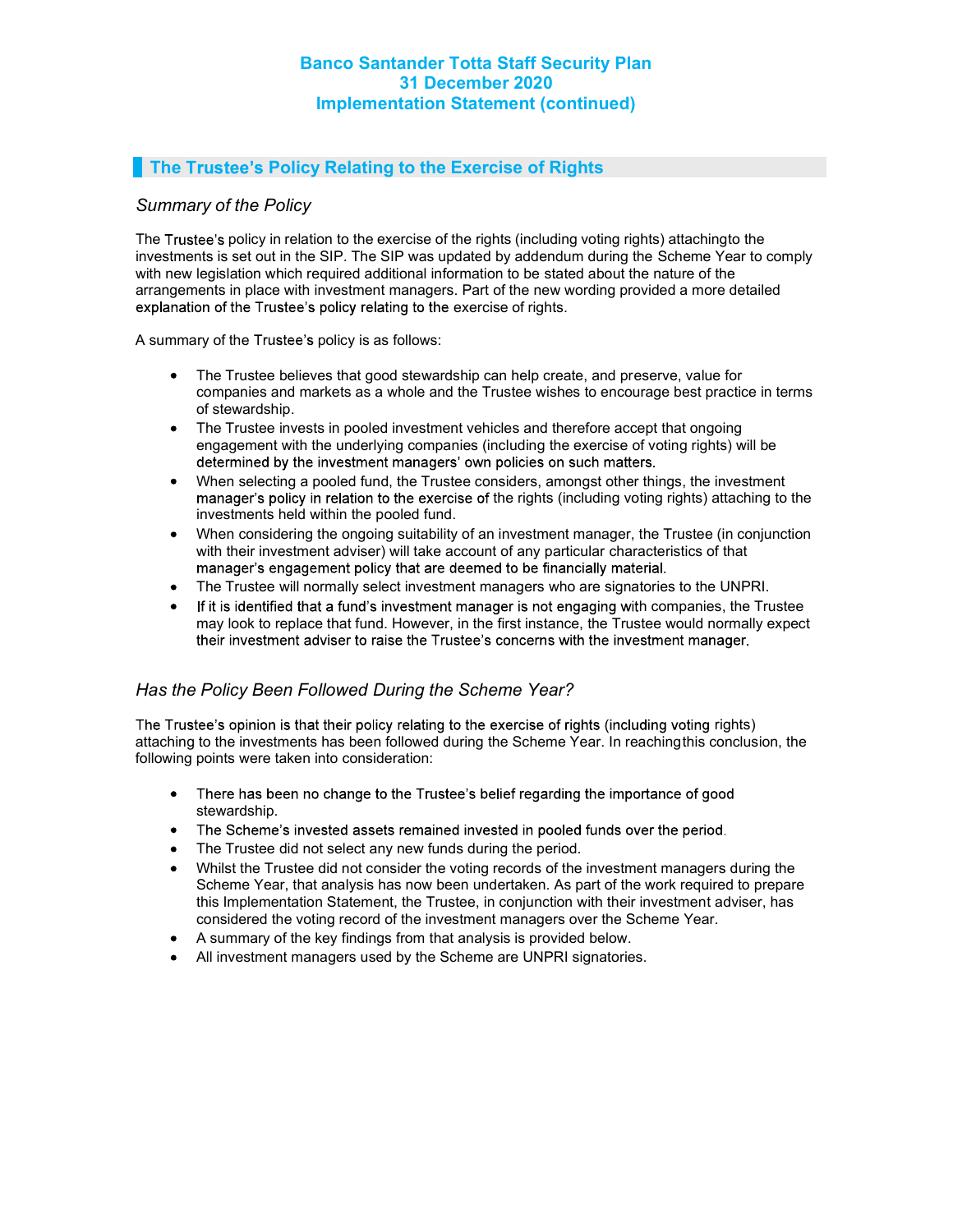## The Investment Manager's Voting Record

A summary of the investment manager's voting records

|                           | Number of<br>votes | <b>Split of votes:</b> |                |                           |  |
|---------------------------|--------------------|------------------------|----------------|---------------------------|--|
| <b>Investment Manager</b> |                    | For                    | <b>Against</b> | Did not<br>vote/abstained |  |
| <b>LGIM</b>               | 66,242             | 81.8%                  | 17.4%          | 0.7%                      |  |

**Notes** 

Split of votes may not sum to 100% due to rounding

These voting statistics are based on each manager's full voting record over the 12 months to 31 December 2020 rather than votes related solely to the funds held by the Scheme.

#### Use of Proxy Investment Advisers

| <b>Investment Manager</b> | Who is theirproxy<br>voting adviser? | How is the proxy voting adviser used?                                                                                            |  |  |  |
|---------------------------|--------------------------------------|----------------------------------------------------------------------------------------------------------------------------------|--|--|--|
| LGIM                      | <b>ISS and IVIS</b>                  | <b>ISS and IVIS provide research and ISSadminister votes.</b><br>However, all voting is determined by guidelines set by<br>LGIM. |  |  |  |

### Our fund manager's voting behaviour

We have reviewed the voting behaviour of our fund manager by considering the following:

- broad statistics of their voting record such as the percentage of votes cast for and against the recommendations of boards of directors (i.e. "with management" or "against management")
- the votes they cast to in the year to 31 December 2020 on the most contested proposals in eight categories across the UK, the US and Europe
- our fund manager's policies and statements on the subjects of stewardship, corporate  $\bullet$ governance and voting

We have also compared the voting behaviour of our fund manager with their peers over the same period.

Our key observations are below along with actions we have taken as a result of our review ofthe fund manager's voting behaviour.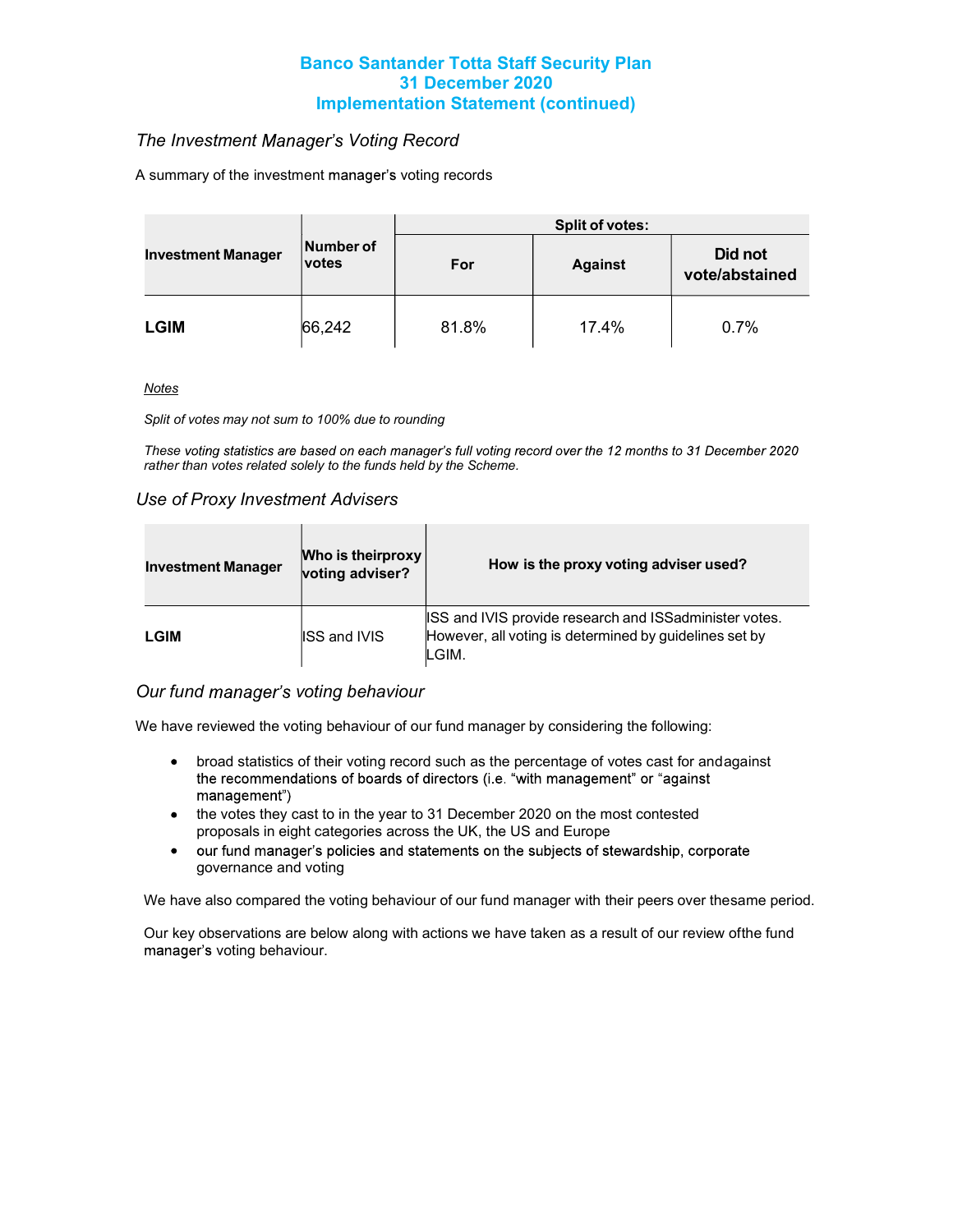### Voting in Significant Votes

Based on information provided by the Trustee's investment adviser, the Trustee has identified significant votes in eight separate categories. The Trustee considers votes to be more significant if they are closely contested. i.e. close to a 50:50 split for and against. A closely contested vote indicates that shareholders considered the matter to be significant enough that it should not be simply "waved through". In addition, in such a situation, the voteof an individual investment manager is likely to be more important in the context of the overall result.

The five most significant votes in each of the eight categories based on shares held by the Scheme's investment manager are listed in the Appendix. In addition, the Trustee consideredeach investment managers' overall voting record in significant votes (i.e. votes across all stocks not just the stocks held within the funds used by the Scheme).

#### Description of Voting Behaviour

#### LGIM

Relative to their peers, LGIM show a high tendency to vote against Director's proposals. They have also shown strong support for shareholder proposals aiming to tackle a broad range of Environmental and Social issues.

Their voting policy is detailed and includes clear rationales and rules for when they will vote against Directors' recommendations on a proposal.

LGIM have opposed 15% of the recommendations of Directors' proposals during the year, and whilst this is significantly higher than many of their peers, we do not view this as being excessive. Rather, this suggests that LGIM are taking their stewardship responsibilities seriously and would be one of the investors most likely to oppose a proposal worthy of opposition.

The Trustee will keep the voting actions of the investment managers under review.